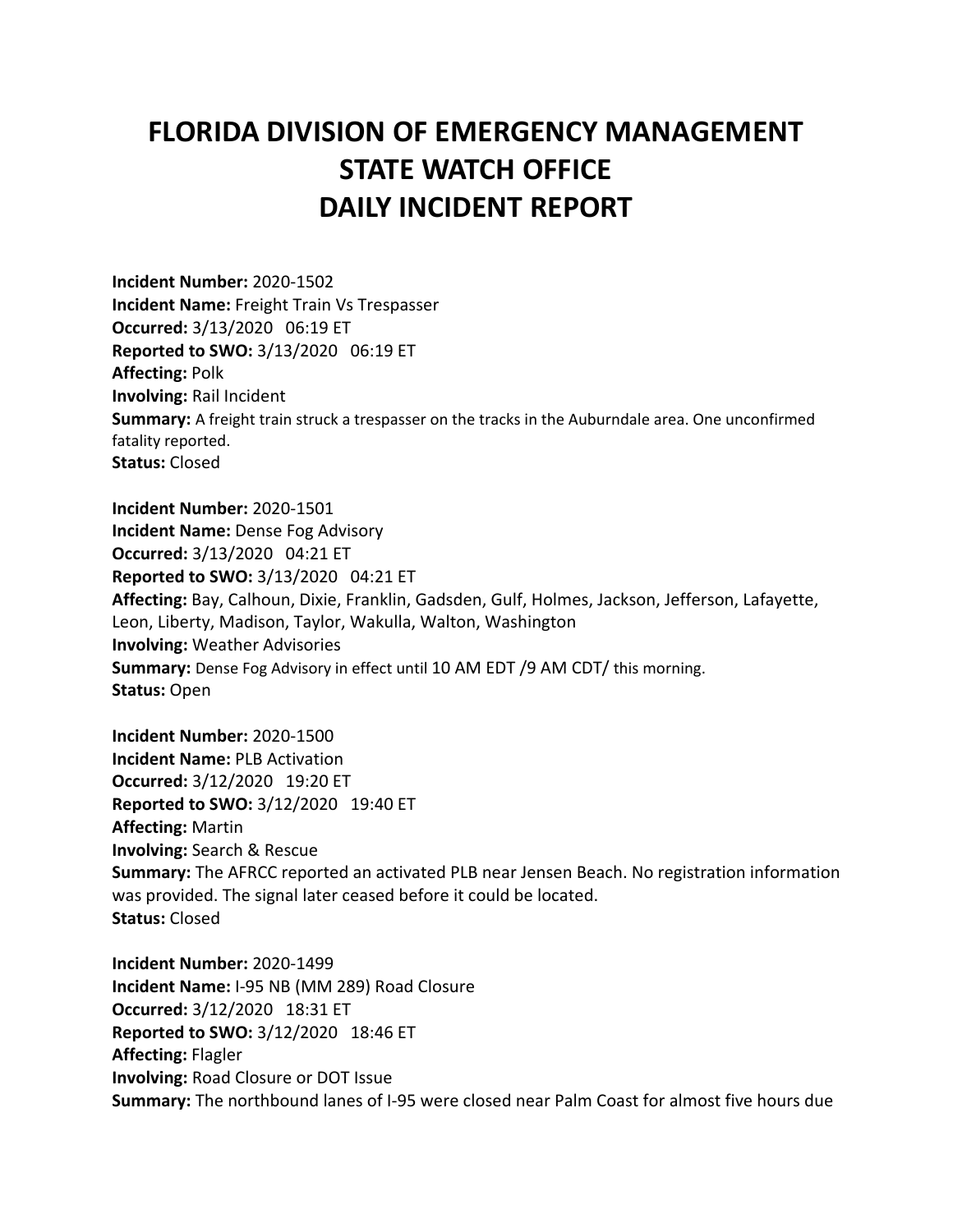to a vehicle crash. Multiple injuries reported. **Status:** Closed

**Incident Number:** 2020-1498 **Incident Name:** Oil Release **Occurred:** 3/12/2020 17:10 ET **Reported to SWO:** 3/12/2020 17:25 ET **Affecting:** Miami-Dade **Involving:** Petroleum Spill **Summary:** Petroleum sheen reported in Miami Beach. **Status:** Closed

**Incident Number:** 2020-1496 **Incident Name:** I-95 NB Partial Closure (MM 287) w/ Diesel Release **Occurred:** 3/12/2020 15:15 ET **Reported to SWO:** 3/12/2020 16:25 ET **Affecting:** Flagler **Involving:** Petroleum Spill, Road Closure or DOT Issue **Summary:** At least one northbound lane of I-95 was closed in the Palm Coast area for about two hours due to a traffic crash. An estimated 50 gallons of diesel spilled. No storm drains or waterways affected. No clean-up actions reported. **Status:** Closed

**Incident Number:** 2020-1495 **Incident Name:** I-95 NB (MM 292) Road Closure **Occurred:** 3/12/2020 15:13 ET **Reported to SWO:** 3/12/2020 15:25 ET **Affecting:** Flagler **Involving:** Road Closure or DOT Issue **Summary:** All northbound lanes of I-95 were closed in the Palm Coast area for just over two hours due to a traffic crash. **Status:** Closed

**Incident Number:** 2020-1494 **Incident Name:** Wastewater Release **Occurred:** 3/12/2020 11:00 ET **Reported to SWO:** 3/12/2020 15:16 ET **Affecting:** Alachua **Involving:** Wastewater or Effluent Release **Summary:** Approximately 3,500 gallons of raw sewage released from a force main in the Gainesville area due to contractor error. No storm drains or waterways affected. Clean-up conducted by the reporting party. **Status:** Closed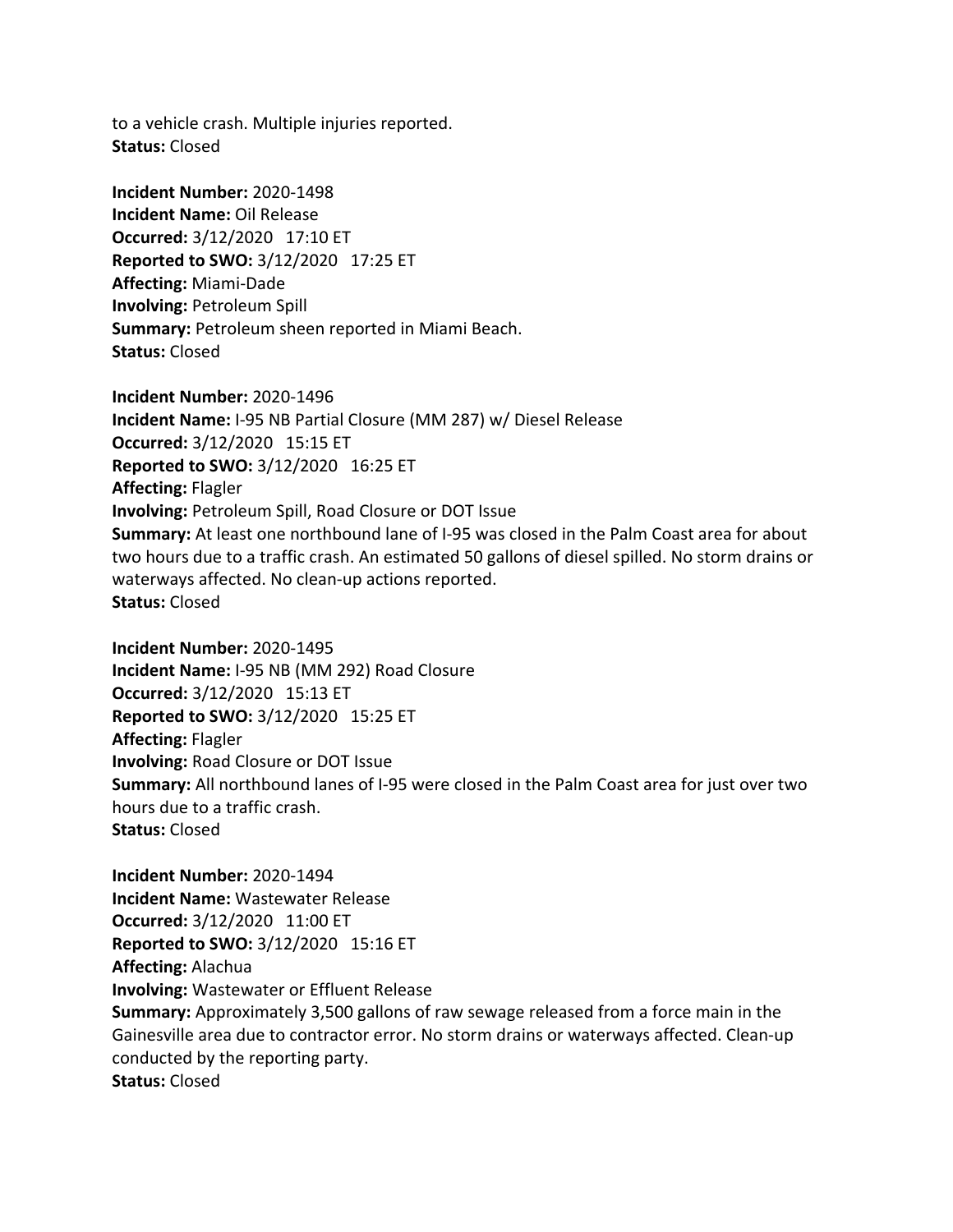**Incident Number:** 2020-1493 **Incident Name:** HazMat Release **Occurred:** 3/12/2020 13:20 ET **Reported to SWO:** 3/12/2020 14:13 ET **Affecting:** Monroe **Involving:** Hazardous Materials **Summary:** No more than 2 ounces of a refrigerant oil released from an AC Unit on a vessel in Key West. Clean-up conducted by the reporting party **Status:** Closed

**Incident Number:** 2020-1491 **Incident Name:** Unknown Sheen **Occurred:** 3/12/2020 11:00 ET **Reported to SWO:** 3/12/2020 11:14 ET **Affecting:** Broward **Involving:** Petroleum Spill **Summary:** Petroleum sheen reported on the New River in Ft. Lauderdale. **Status:** Closed

**Incident Number:** 2020-1489 **Incident Name:** DWF Incident **Occurred:** 3/11/2020 23:00 ET **Reported to SWO:** 3/12/2020 08:41 ET **Affecting:** Broward **Involving:** Drinking Water Facility **Summary:** A break-in was reported at a treatment plant in the Plantation area. The security fence was cut and painting supplies stolen. **Status:** Closed

**Incident Number:** 2020-1488 **Incident Name:** Sodium Hydroxide Release **Occurred:** 3/12/2020 00:15 ET **Reported to SWO:** 3/12/2020 08:04 ET **Affecting:** Pinellas **Involving:** Hazardous Materials **Summary:** 12,207 pounds of a 50% sodium hydroxide solution spilled from a tank in the Dunedin area due to operator error. Clean-up conducted by the reporting party. **Status:** Closed

**Incident Number:** 2020-1487 **Incident Name:** Dense Fog Advisory **Occurred:** 3/12/2020 08:00 ET **Reported to SWO:** 3/12/2020 08:00 ET **Affecting:** Franklin, Gadsden, Jefferson, Leon, Liberty, Madison, Taylor, Wakulla